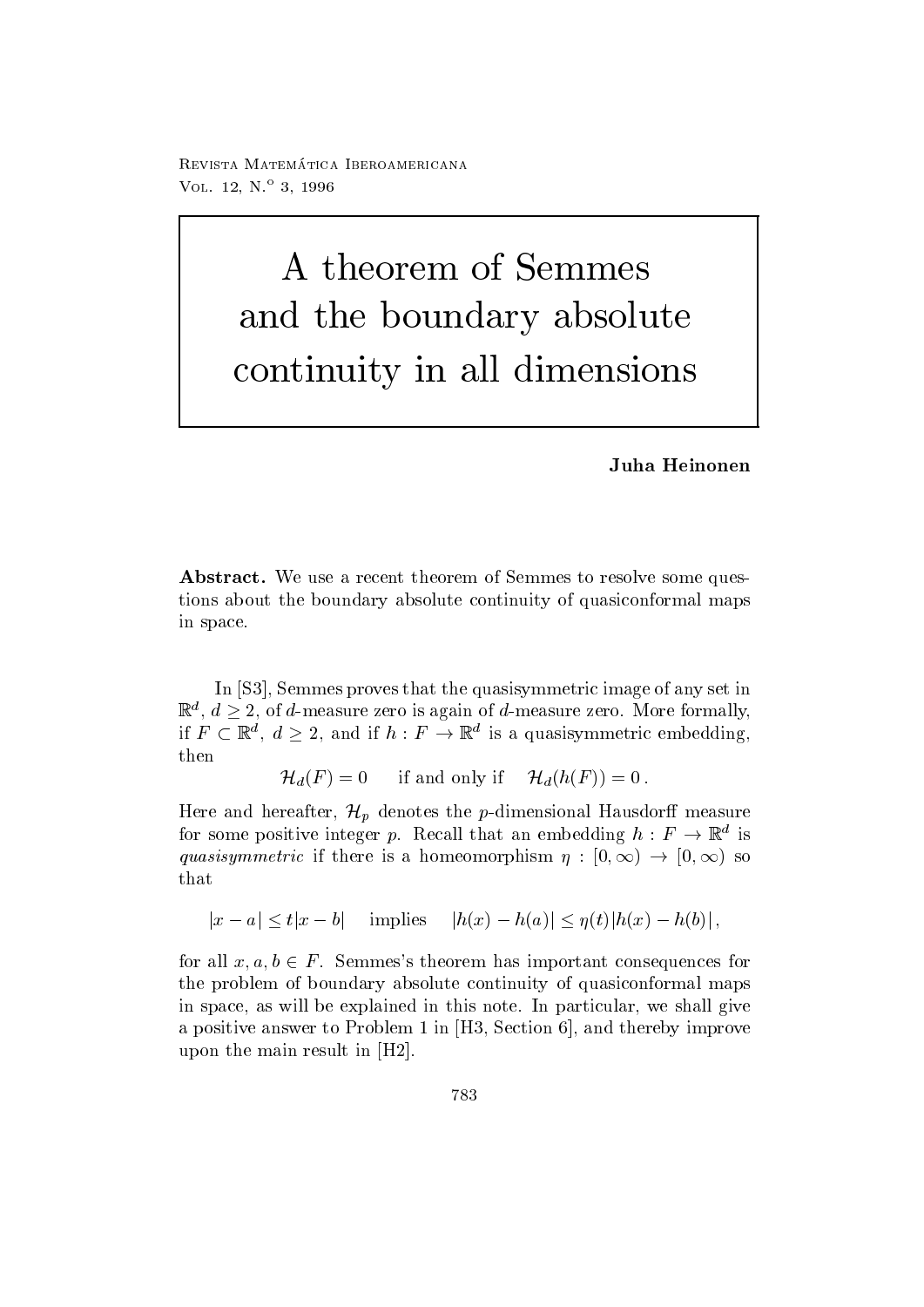784 J. HEINONEN

First we require some definitions. Suppose that  $A \subset X \subset \mathbb{R}^n$ . We say that A is linearly locally connected in X if there is a constant  $C \geq 1$ so that, for all  $a \in A$  and  $r > 0$ ,

1) points in  $A \cap B(a, r)$  can be joined in  $X \cap B(a, Cr)$ , and

2) points in  $A \setminus B(a,r)$  can be joined in  $X \setminus B(a,r/C)$ .

 $\mathcal{L}$  is an open proposed by a continuum by a continuum B  $\mathcal{L}$  is an open by a continuum B  $\mathcal{L}$ n-ball with center z and radius t and bar denotes the closure The importance of the concept of linear local connectivity in the quasiconformal mapping theory was observed by Gehring in the sixties in the nonrelative form, where  $A = X$ .

A metric space  $I$  is said to be a  $v \in Lip$ schitz p-outi if there is a bi-Lipschitz homeomorphism  $\varphi$  of the open unit ball  $\mathbb{D}^F$  of  $\mathbb{R}^F$  onto Y. A metric space  $E$  is said to be contained in a bi- $Lip$ schitz p-ball  $T$  if there is an isometric embedding  $i : E \to Y$ .

Finally recall from geometric measure theory that a subset of <sup>R</sup><sup>n</sup> is p-rectiable if it is contained in a countable union of Lipschitz images of  $\mathbb{R}^p$  plus a set of  $\mathcal{H}_p$ -measure zero; a set is *purely p-unrectifiable* if it contains no *p*-rectifiable subset of positive and finite  $\mathcal{H}_n$ -measure.

**Theorem 1.** Suppose that f is a quasiconformal mapping of  $\mathbb{D}^+$  onto a domain  $D \subset \mathbb{R}^n$ ,  $n \geq 3$ , and that  $A \subset D$  is bounded, pathwise connected, and linearly locally connected in D. If  $E \subset A \cap \partial D$  is such that  $\mathcal{H}_{n-1}(E) = 0$  and  $\mathcal{H}_{n-1}(f^{-1}(E)) > 0$ , then there is no bi-Lipschitz  $(n-1)$ -ball containing E. If  $E \subset A \cap \partial D$  is such that  $\mathcal{H}_{n-1}(f^{-1}(E)) =$  $\sigma$ , then  $E$  is purely  $(n-1)$ -unrectification

**The meaning of f**  $(E)$  will be explained in the proof below; note that a priori  $f^{-1}$  is not defined on  $A \cap \partial D$ . Also note that the second assertion is non-vacuous only if E has positive, possibly infinite  $(n-1)$ measure

Theorem 1 says, in particular, that if  $n \geq 3$ , then a quasiconformal homeomorphism  $f : \mathbb{B}^n \to D$  preserves the null sets of Hausdorff  $(n-1)$ measure on the part of the boundary D that both lies on a bi-Lipschitz  $(n - 1)$ -ball and can be touched from miside of D by a filte subset  $A$ . Notice, however, that we do not require that  $A$  meet the boundary in rectilinear cones, or anything like it; in principle, A can be a fractal object wildly twisting and spiraling when approaching  $\partial D$ .

The rst assertion in Theorem is reminiscent of the Bishop-Jones theorem  $|DJ|$ , which claims that if  $f$  is a conformal map of  $D$  into the complex plane that maps (via its radial extension) a subset  $E \subset \partial \mathbb{B}^2$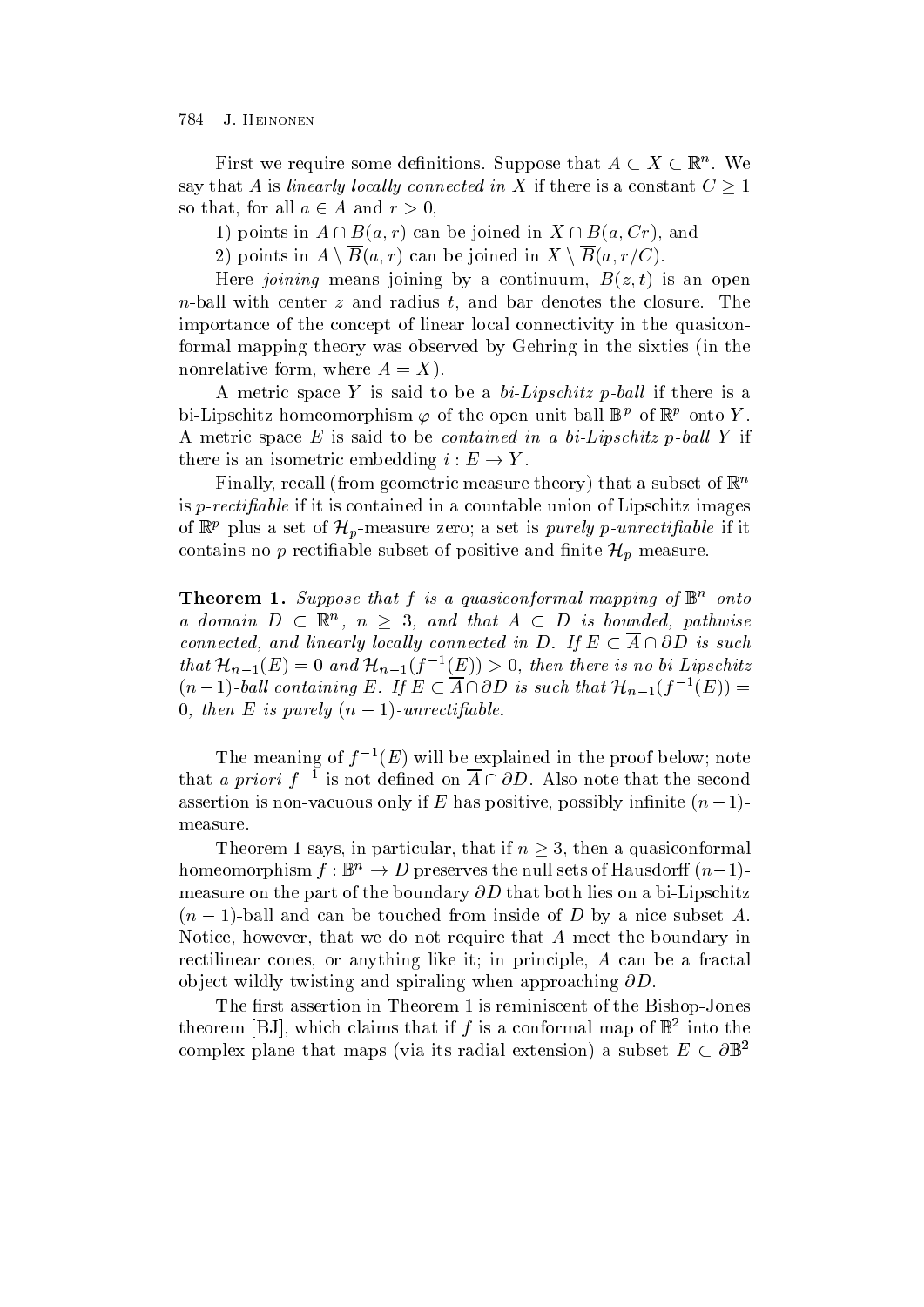of positive length onto a set f E of zero length then f E cannot quasiconformal maps in dimension  $n = 2$ .

Proof- The proof is simply a combination of Semmess aforementioned theorem [S3] and the generalized subinvariance principle [H1, Theorem 6.6. It follows from  $[H1, 6.6]$  that

$$
f^{-1}: A \longrightarrow f^{-1}(A)
$$

is a quasisymmetric map, and hence extends to a quasisymmetric map

$$
f^{-1} : \overline{A} \longrightarrow \overline{f^{-1}(A)} \ .
$$

We understand  $f^{-1}(E) \subset f^{-1}(A)$  precisely as the image of a set  $E \subset$  $\overline{A} \cap \partial D$  under this extension, which is uniquely determined by f. Note that the inverse of a quasisymmetric map is quasisymmetric as well, so we have a quasisymmetric map

(2) 
$$
(f^{-1})^{-1} : \overline{f^{-1}(A)} \longrightarrow \overline{A} .
$$

A couple of remarks need to be made here. The domains  $D$  and  $D$  -in- $[H1, 6.6]$  are assumed to be bounded, but this is a redundant assumption which was unfortunately made in  $[H1]$ ; if we only assume that A is bounded, the same proof works verbatim. Also, the assumptions on A in [H1, 6.6] are slightly differently phrased, but easily seen to be equivalent to the assumptions of Theorem 1 above.

Suppose now that  $E \subset A \cap \partial D$  satisfies  $\mathcal{H}_{n-1}(E) = 0$ . Suppose also that  $\varphi : \mathbb{B}^n \to Y$  is a bi-Lipschitz homeomorphism such that Y contains E, and let  $i : E \to Y$  be an isometric embedding. Then the quasisymmetric embedding

$$
h = \varphi^{-1} \circ i \circ (f^{-1})^{-1} : f^{-1}(E) \longrightarrow \mathbb{R}^{n-1}
$$

maps the set  $f^{-1}(E) \subset \partial \mathbb{B}^n$  into  $\mathbb{R}^{n-1}$ . Here  $(f^{-1})^{-1}$  is the map given in (2). Because  $n-1 \geq 2$ , we can apply Semmes's result to the map  $n$ , (The fact that the set f  $\tau(E)$  lies on a smooth  $(n-1)$ -dimensional surface  $\sigma$  n  $\,$  mstead of  $\,$   $\,$   $\,$  makes of course no difference here.) The conclusion  $\mathcal{H}_{n-1}(f^{-1}(E)) = 0$  then follows upon observing that bi-Lipschitz maps preserve the null sets of every Hausdorff measure  $\mathcal{H}_n$ . This proves the first assertion of the theorem.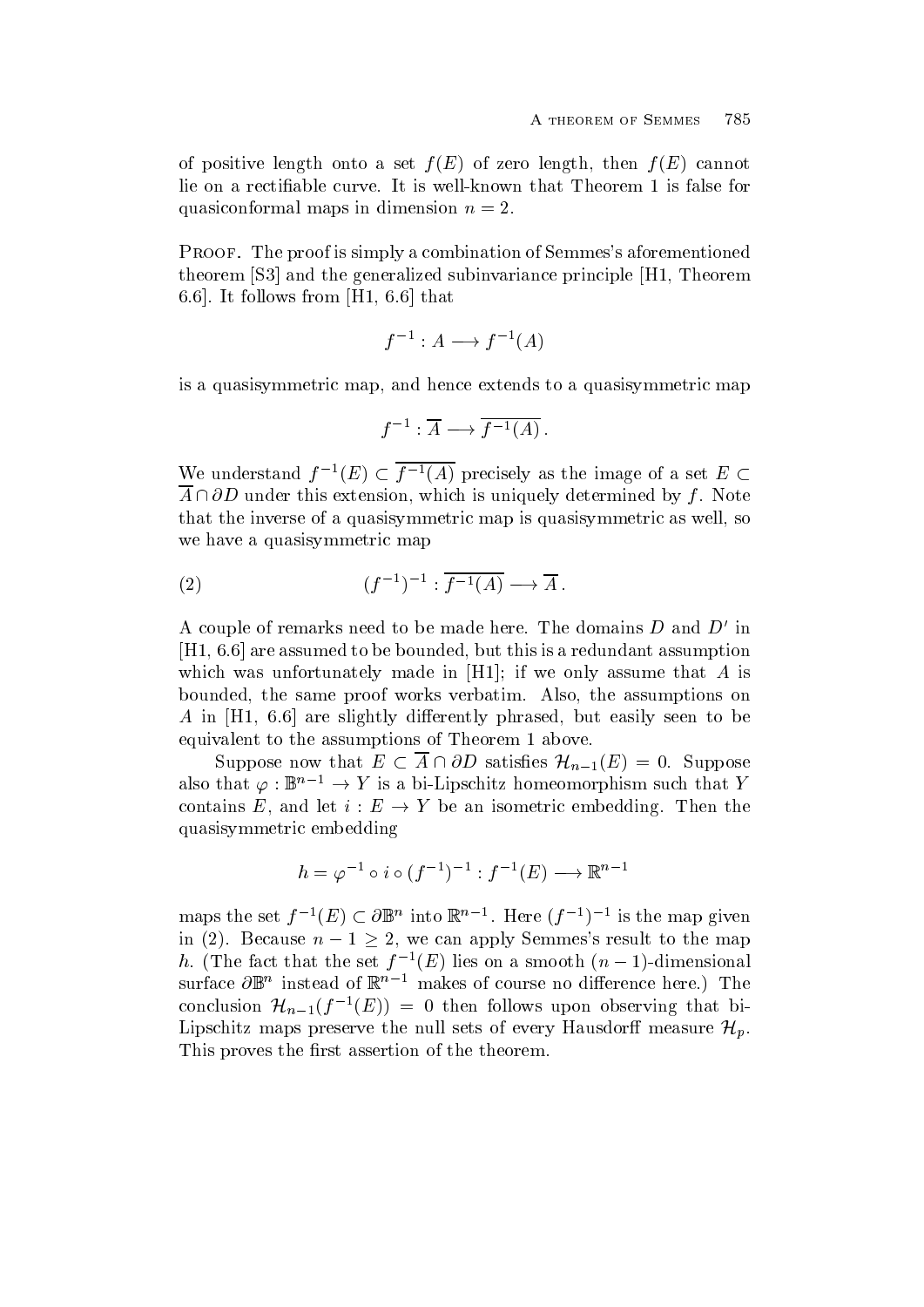## J. HEINONEN

The proof of the second assertion follows similarly. We need a theorem about Lipschitz maps (see |F, 3.2.2|): if  $h : \mathbb{B}^p \to \mathbb{R}^n$ ,  $2 \le$  $p \leq n$ , is Lipschitz such that the image  $h(\mathbb{B}^p)$  has positive p-measure, then there is a subset in  $n(\mathbb{D}^F)$  of positive p-measure on which h has a Lipschitz inverse. The rest is definition and Semmes's theorem. This completes the proof of Theorem

A point  $w$  lying on the boundary of a domain  $D$  in  $\mathbb R$  is said to be an *interior cone point* of D if, for some ball  $B \subset D$ , the cone

$$
wB = \{ \lambda w + \mu x : x \in B, \lambda, \mu \ge 0, \text{ with } \lambda + \mu = 1 \}
$$

lies in  $D \cup \{w\}$ . Note that the height and the opening of the cone is allowed to depend on w. Denote by  $\mathcal{IC}_D$  the subset of  $\partial D$  consisting of all the interior cone points of  $D$ .

**Theorem 5.** Suppose that f is a quasiconformal mapping of  $\mathbb{D}$  onto a domain  $D \subset \mathbb{R}^n$ ,  $n \geq 3$ . Then, for any set  $E \subset \mathcal{IC}_D$ , we have that  $\mathcal{H}_{n-1}(E) = 0$  if and only if  $\mathcal{H}_{n-1}(f^{-1}(E)) = 0$ , where f denotes the  $\mu$ uutut cittelliston of f which cittee outside a set of h-cupuctive zero. Hence of Hausdorff dimension zero, on  $\sigma$   $\mathbb D$  .

REMARKS 4. a) The fact that  $\dot{f}(z) = \lim_{r \to 1} f(rz)$  exists for  $z \in \partial \mathbb{B}^n$ outside and the exceptional set of zero is the supplemental set of zero n-war and the set of  $\mathcal{C}$ an easy application of the quasiconformal Lindelof's theorem shows that, for each  $w \in \mathcal{IC}_D$ , there is a point  $z \in \partial \mathbb{B}^n$  such that  $f(z) = w$ .

b) A weaker version of Theorem 3 where  $IC_D$  is replaced by the set of boundary points admitting both an exterior and interior cone was proved in [H2] in dimensions  $n \geq 3$ ,  $n \neq 4$ . Again, the theorem is false in dimension  $n = 2$ .

**PROOF.** Suppose that  $E \subset \mathcal{IC}_D$  with  $\mathcal{H}_{n-1}(E) > 0$ . It follows by state are  $\alpha$  are the proof of  $\alpha$  proof of  $\alpha$  are is a choice is a choice is a choice is a choice of  $\alpha$ subset in E of positive  $\mathcal{H}_{n-1}$  measure that lies on the boundary of a bi-Lipschitz n-ball A contained in D The set A is a union of cones of the form  $wB, w \in E$ , where B has rational radius and rational coordinates for its center Because A is a bi-distribution  $\mathbf{E}$ connected and its boundary is a union of two bi-Lipschitz  $(n - 1)$ -balls. It thus follows from Theorem 1 that  $\mathcal{H}_{n-1}(f^{-1}(E)) > 0$ . A similar argument shows that  $\mathcal{H}_{n-1}(f^{-1}(E))=0$  if  $\mathcal{H}_{n-1}(E)=0$  for  $E\subset \mathcal{IC}_D$ . The theorem follows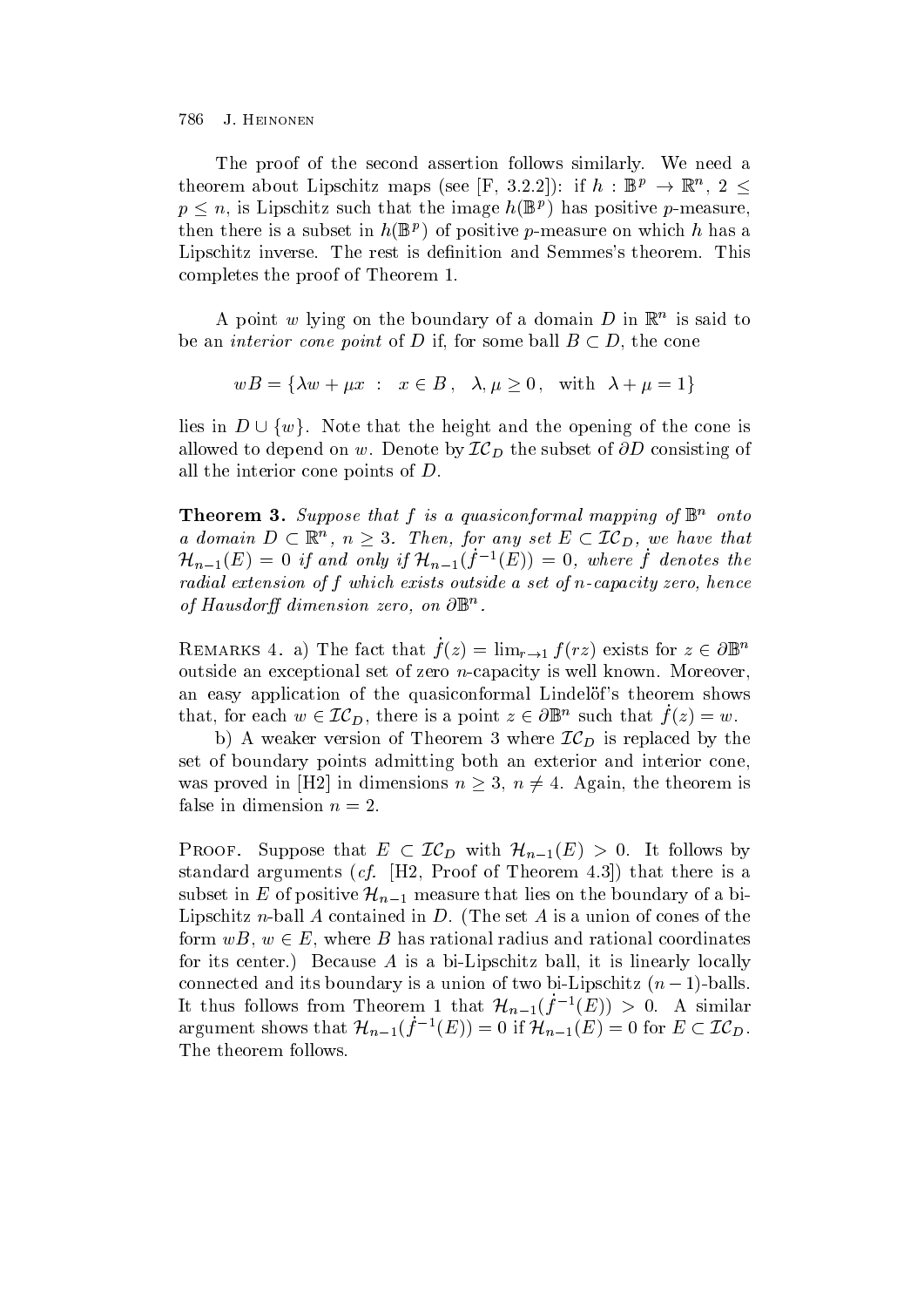Theorem 1 is interesting, and new, already in the case when  $A = D$ . which is equivalent to  $f$  being quasisymmetric in all of  $\mathbb{D}^+$ . A sufcient but not necessary condition for this occurrence is that f be  $q$ uasiconformali $q$  fius, i.e. ie extends to a quasiconformal homeomorphism  $\mathbb{K}^n \to \mathbb{K}^n$ . What is more, Semmes's result brings some new light into the absolute continuity properties of quasisymmetric embeddings of lower dimensional sets into  $\mathbb R$  . For completeness, we record the  $\overline{\phantom{a}}$ following theorem

**Theorem 5.** Suppose that  $E \subset \mathbb{R}^p$  and that  $f : E \rightarrow \mathbb{R}^n$  is a quasisymmetric embedding, where  $2 \leq p \leq n$ . If  $\mathcal{H}_n(E) > 0$  and  $\mathcal{H}_p(f(E))=0$ , then there is no bi-Lipschitz p-ball containing  $f(E)$ . If  $\mathcal{H}_p(E) = 0$ , then  $f(E)$  is purely p-unrectifiable.

PROOF. The first assertion is an immediate corollary of Semmes's theorem; the second assertion likewise reduces to it upon invoking  $[F,$  $3.2.2$  as in the proof of Theorem 1.

remarks - a ground ground at case and vaisalable and value of  $\sim$ V the general case proved that if f is a quasisymmetric embedding of an open set  $G \subset \mathbb{R}^p$  into  $\mathbb{R}^n$ , where  $2 \leq p < n$ , and if the p-measure of  $f(G)$  is finite, then f is absolutely continuous; that is,  $\mathcal{H}_p(f(E))=0$ if  $\mathcal{H}_p(E) = 0$  for  $E \subset G$ . It is not known, even if f is quasiconformally mat, whether  $f^{-1}$  is absolutely continuous in this case.

b) Stephen Semmes raised the interesting question whether it is always the case that the quasisymmetric image inside  $\mathbb{R}^n$  of a set E  $\subset$  $\mathbb{R}^p$  of positive p-measure has positive p-measure. Here  $2 \leq p \leq n$ . No counterexamples are known to me, and the only positive results that are known assume that the map is defined in a neighborhood of  $E$  whose image is an Ahlfors- in the proposition of the proposition of  $\mathcal{A}$  is a set of  $\mathcal{A}$  in the proposition of  $\mathcal{A}$ contrast to the equidimensional case required in [S3], the case  $p < n$ is not symmetric any more in that a set  $E \subset \mathbb{R}^p$  of zero p-measure may easily transform to a set of positive p-measure or to a set of lower dimension, under a quasisymmetric embedding  $f: E \to \mathbb{K}^n$ ; in fact, it is well known that this can happen for a global quasiconformal self  $\max_{\nu}$  for  $\kappa$  . The point in Semmess question is that  $E$  has positive measure in top dimension. One may also wonder what happens if the range space  $\mathbb R$  is replaced by an arbitrary metric space.

c) A question similar to the one in b) arises in the study of the boundary behavior of a quasiconformal map  $f: \mathbb{B}^n \to \mathbb{R}^n$ . Thinking of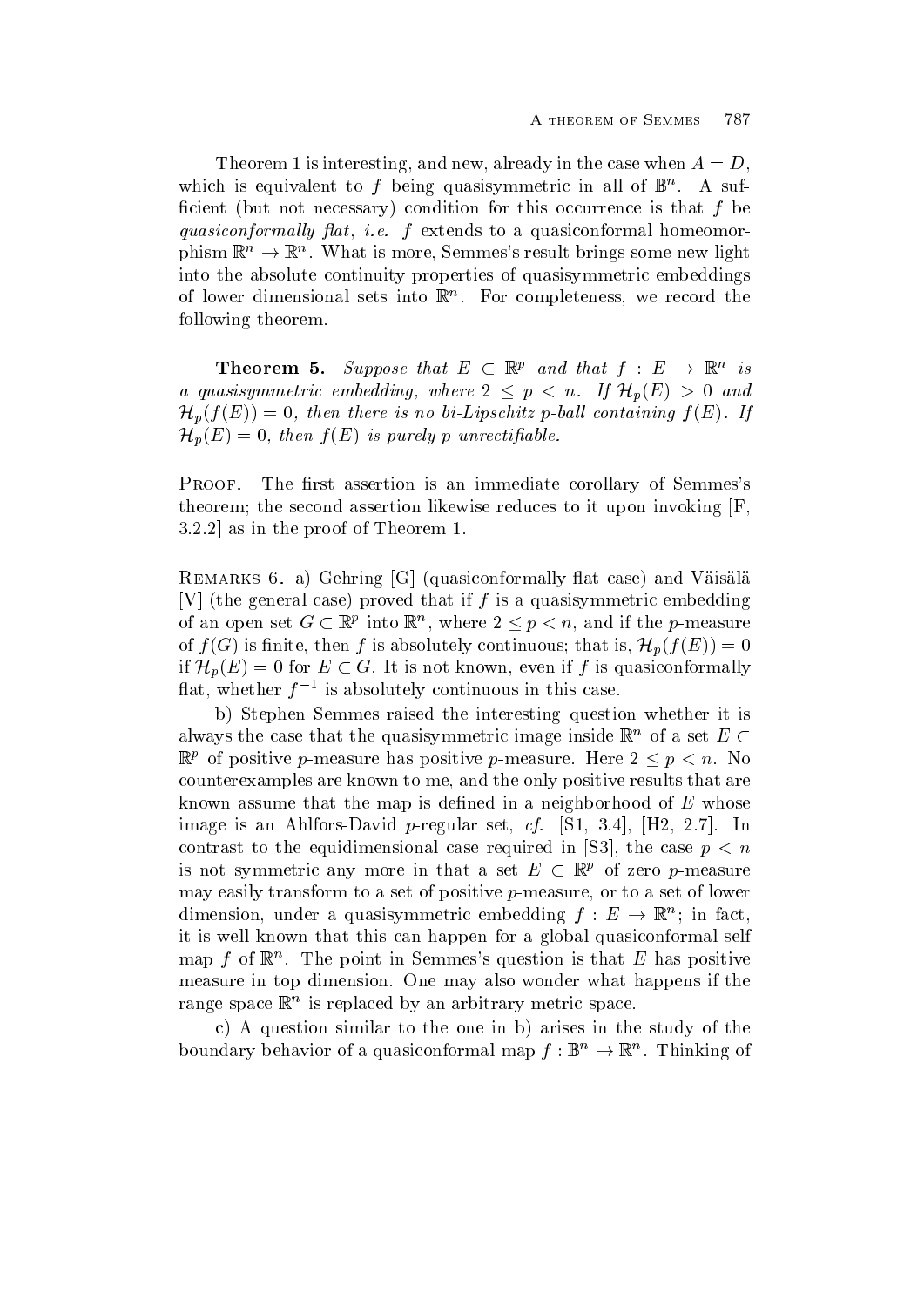## 788 J. HEINONEN

f being denned capacity almost everywhere on  $\sigma_{\mathbb{D}}$  (cf. Kemark 4.a)), one may ask how small can the set  $f(E)$  be for  $E \subset \partial \mathbb{B}^n$  of positive  $m-1$ -measure. To this effect, it was shown in THE that the Hausdorn dimension of  $f(E)$  is at least  $(Z\Lambda)^{\vee}$  and  $\Lambda$  is  $\Lambda$ -quasiconformal. It is possible that, for  $n \geq 3$ , the Hausdorff dimension of  $f(E)$  has a lower bound that does not depend on  $K$ , and it is possible that this bound be  $n-1$ . If the latter is true, we would have an analog of Makarov's theorem for quasiconformal maps in space

One is tempted to approach this problem by trying to embed f E into  $\mathbb{R}$  by a pi-Lipschitz map, if the dimension of  $f(E)$  is low. Then Semmes's result would give a contradiction. However, such attempts are ruthe, as there are countable sets in  $\mathbb{R}^+$  that do not admit bi-Lipschitz embeddings into  $\mathbb R_{+}$  . For example, one can take the three-loid Cartesian product of the sequence  $\{1, 1/2, 1/3, \ldots\}$ . (I learned this example from Jouni Luukkainen

d one could replace the text and the text and the problem p-where  $\mathbf r$  $\sigma$  a quasisymmetric p-van  $I$  that has the additional property that all quasisymmetric homeomorphisms  $h : \mathbb{B}^p \to Y$  preserve null sets of Hausdor p-Hausdor the family of such spaces of  $\mathbb{R}^n$ strictly recognitions that the family of bi-see S but because the supplying  $\mathcal{L} = \{ \mathcal{L} \mid \mathcal{L} \neq \{ \mathcal{L} \} \}$ whether or not a given space is in this family is quite difficult to check. This is of course true for bi-Lipschitz balls as well I simply chose to formulate the theorems in this paper in terms of the latter

Acknowledgements- I thank Stephen Semmes and the referee for some useful remarks

## References-

- BJ Bishop <sup>C</sup> <sup>J</sup> Jones <sup>P</sup> <sup>W</sup> Harmonic measure and arclength Ann- $M$  att.  $192$  (1990), 911-941.
- $\Gamma$  Federer, H., Ocomen a measure Theory. Opinizer, 1909.
- $\mathcal{C}$  , we consider the  $\mathcal{C}$  matrix of  $\mathcal{C}$  absolute continuity properties of  $\mathcal{C}$ deservations mappings. There is a contract to the society of the society of the society of the society of the society of the society of the society of the society of the society of the society of the society of the society
- is a Heinonen and Anti-American mapping the Line And American management of the Company of the Control of the U  $1$ *vi* ut. To chounter to under  $\bullet$  (1909), 91-140.
- $\mu_{\rm H2}$  -Heinonen,  $\sigma_{\rm H2}$  in boundary absolute continuity or quasiconformal map